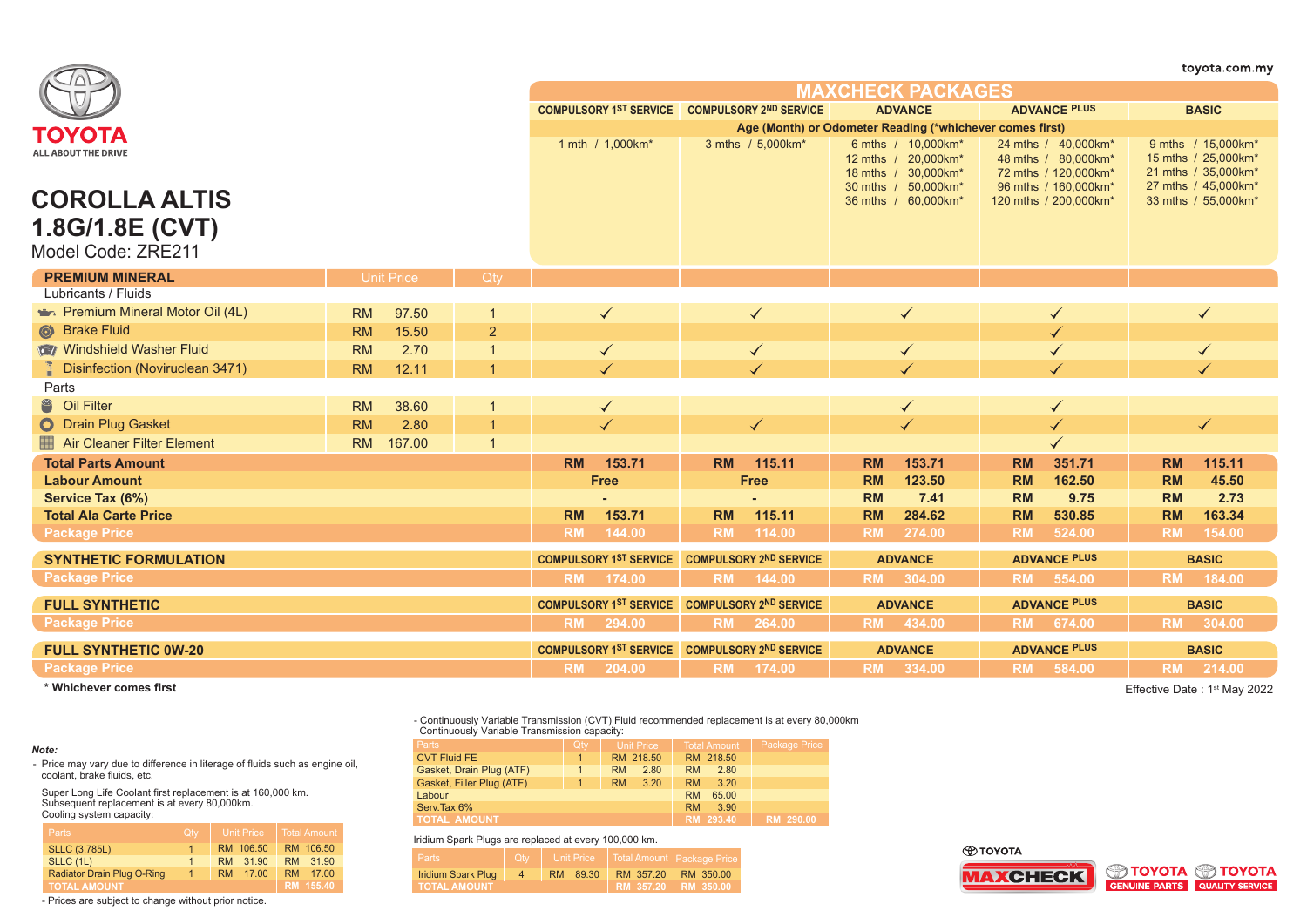|                                                    |                    |                |           |                                                          |           |                               |           |                                                                                         |           |                                                                                            |           | toyota.com.m                                                                            |
|----------------------------------------------------|--------------------|----------------|-----------|----------------------------------------------------------|-----------|-------------------------------|-----------|-----------------------------------------------------------------------------------------|-----------|--------------------------------------------------------------------------------------------|-----------|-----------------------------------------------------------------------------------------|
|                                                    |                    |                |           |                                                          |           |                               |           | <b>MAXCHECK PACKAGES</b>                                                                |           |                                                                                            |           |                                                                                         |
|                                                    |                    |                |           | COMPULSORY 1ST SERVICE COMPULSORY 2ND SERVICE            |           |                               |           | <b>ADVANCE</b>                                                                          |           | <b>ADVANCE PLUS</b>                                                                        |           | <b>BASIC</b>                                                                            |
| ΤΟΥΟΤΑ                                             |                    |                |           | Age (Month) or Odometer Reading (*whichever comes first) |           |                               |           |                                                                                         |           |                                                                                            |           |                                                                                         |
| ALL ABOUT THE DRIVE                                |                    |                |           | 1 mth / 1,000km*                                         |           | 3 mths / 5,000km*             |           | 6 mths / 10,000km*<br>12 mths / 20.000km*<br>18 mths / 30,000km*<br>30 mths / 50,000km* |           | 24 mths / 40,000km*<br>48 mths / 80,000km*<br>72 mths / 120,000km*<br>96 mths / 160,000km* |           | 9 mths / 15,000km*<br>15 mths / 25.000km*<br>21 mths / 35,000km*<br>27 mths / 45,000km* |
| <b>COROLLA ALTIS</b>                               |                    |                |           |                                                          |           |                               |           | 36 mths / 60.000km*                                                                     |           | 120 mths / 200,000km*                                                                      |           | 33 mths / 55,000km*                                                                     |
| 1.6E (Auto) and 1.8E/2.0G/2.0V (CVT)               |                    |                |           |                                                          |           |                               |           | 42 mths / 70.000km*<br>54 mths / 90,000km*                                              |           |                                                                                            |           | 39 mths / 65,000km*<br>45 mths / 75,000km*                                              |
|                                                    |                    |                |           |                                                          |           |                               |           | 60 mths / 100.000 km*                                                                   |           |                                                                                            |           | 51 mths / 85,000km*                                                                     |
| Model Code: ZRE141, ZRE142, ZRE143, ZRE172, ZRE173 |                    |                |           |                                                          |           |                               |           | 66 mths / 110,000km*                                                                    |           |                                                                                            |           | 57 mths / 95,000km*                                                                     |
| <b>PREMIUM MINERAL</b>                             | Unit Price         | Qty            |           |                                                          |           |                               |           |                                                                                         |           |                                                                                            |           |                                                                                         |
| Lubricants / Fluids                                |                    |                |           |                                                          |           |                               |           |                                                                                         |           |                                                                                            |           |                                                                                         |
| <b>Extra Premium Mineral Motor Oil (4L)</b>        | 97.50<br><b>RM</b> |                |           | $\checkmark$                                             |           |                               |           |                                                                                         |           |                                                                                            |           |                                                                                         |
| <b>&amp;</b> Brake Fluid                           | 15.50<br><b>RM</b> | $\overline{2}$ |           |                                                          |           |                               |           |                                                                                         |           |                                                                                            |           |                                                                                         |
| Windshield Washer Fluid                            | 2.70<br><b>RM</b>  |                |           |                                                          |           |                               |           |                                                                                         |           |                                                                                            |           |                                                                                         |
| Disinfection (Noviruclean 3471)                    | <b>RM</b><br>12.11 |                |           |                                                          |           |                               |           |                                                                                         |           |                                                                                            |           |                                                                                         |
| Parts                                              |                    |                |           |                                                          |           |                               |           |                                                                                         |           |                                                                                            |           |                                                                                         |
| <sup>8</sup> Oil Filter                            | 45.60<br><b>RM</b> |                |           |                                                          |           |                               |           |                                                                                         |           |                                                                                            |           |                                                                                         |
| <b>O</b> Drain Plug Gasket                         | 2.80<br><b>RM</b>  |                |           |                                                          |           |                               |           |                                                                                         |           |                                                                                            |           |                                                                                         |
| Air Cleaner Filter Element                         | 99.70<br><b>RM</b> |                |           |                                                          |           |                               |           |                                                                                         |           |                                                                                            |           |                                                                                         |
| <b>Total Parts Amount</b>                          |                    |                | <b>RM</b> | 160.71                                                   | <b>RM</b> | 115.11                        | <b>RM</b> | 160.71                                                                                  | <b>RM</b> | 291.41                                                                                     | <b>RM</b> | 115.11                                                                                  |
| <b>Labour Amount</b>                               |                    |                |           | <b>Free</b>                                              |           | <b>Free</b>                   | <b>RM</b> | 123.50                                                                                  | <b>RM</b> | 169.00                                                                                     | <b>RM</b> | 45.50                                                                                   |
| Service Tax (6%)                                   |                    |                |           |                                                          |           |                               | <b>RM</b> | 7.41                                                                                    | <b>RM</b> | 10.14                                                                                      | <b>RM</b> | 2.73                                                                                    |
| <b>Total Ala Carte Price</b>                       |                    |                | <b>RM</b> | 160.71                                                   | <b>RM</b> | 115.11                        | <b>RM</b> | 291.62                                                                                  | <b>RM</b> | 470.55                                                                                     | <b>RM</b> | 163.34                                                                                  |
| <b>Package Price</b>                               |                    |                | <b>RM</b> | 154.00                                                   | <b>RM</b> | 114.00                        | <b>RM</b> | 284.00                                                                                  | <b>RM</b> | 464.00                                                                                     | <b>RM</b> | 154.00                                                                                  |
| <b>SYNTHETIC FORMULATION</b>                       |                    |                |           | <b>COMPULSORY 1ST SERVICE</b>                            |           | <b>COMPULSORY 2ND SERVICE</b> |           | <b>ADVANCE</b>                                                                          |           | <b>ADVANCE PLUS</b>                                                                        |           | <b>BASIC</b>                                                                            |
| <b>Package Price</b>                               |                    |                | <b>RM</b> | 184.00                                                   | <b>RM</b> | 144.00                        | <b>RM</b> | 314.00                                                                                  | <b>RM</b> | 494.00                                                                                     | <b>RM</b> | 184.00                                                                                  |
| <b>FULL SYNTHETIC</b>                              |                    |                |           | <b>COMPULSORY 1ST SERVICE</b>                            |           | <b>COMPULSORY 2ND SERVICE</b> |           | <b>ADVANCE</b>                                                                          |           | <b>ADVANCE PLUS</b>                                                                        |           | <b>BASIC</b>                                                                            |
| <b>Package Price</b>                               |                    |                | <b>RM</b> | 304.00                                                   | <b>RM</b> | 264.00                        | <b>RM</b> | 434.00                                                                                  | <b>RM</b> | 614.00                                                                                     | <b>RM</b> | 304.00                                                                                  |

**\* Whichever comes first** Effective Date : 1st May 2022

*Note:*

- Price may vary due to difference in literage of fluids such as engine oil, coolant, brake fluids, etc.

Super Long Life Coolant first replacement is at 160,000 km. Subsequent replacement is at every 80,000km. Cooling system capacity:

| Parts                      | Qtv | <b>Unit Price</b> | Total Amount      |
|----------------------------|-----|-------------------|-------------------|
| <b>SLLC (3.785L)</b>       |     | RM 106.50         | RM 106.50         |
| Radiator Drain Plug O-Ring |     | <b>RM</b><br>9.40 | <b>RM</b><br>9,40 |
| <b>TOTAL AMOUNT</b>        |     |                   | RM 115.90         |

- Prices are subject to change without prior notice.

Iridium Spark Plugs are replaced at every 100,000 km.

| Parts                 | <b>Civers</b> |  | <b>Unit Price</b> |  |                     | Trotal Amount Package Price |           |  |  |  |  |
|-----------------------|---------------|--|-------------------|--|---------------------|-----------------------------|-----------|--|--|--|--|
| Iridium Spark Plug    | 4             |  | RM 89.30          |  | RM 357.20           |                             | RM 350.00 |  |  |  |  |
| <b>I TOTAL AMOUNT</b> |               |  |                   |  | RM 357.20 RM 350.00 |                             |           |  |  |  |  |





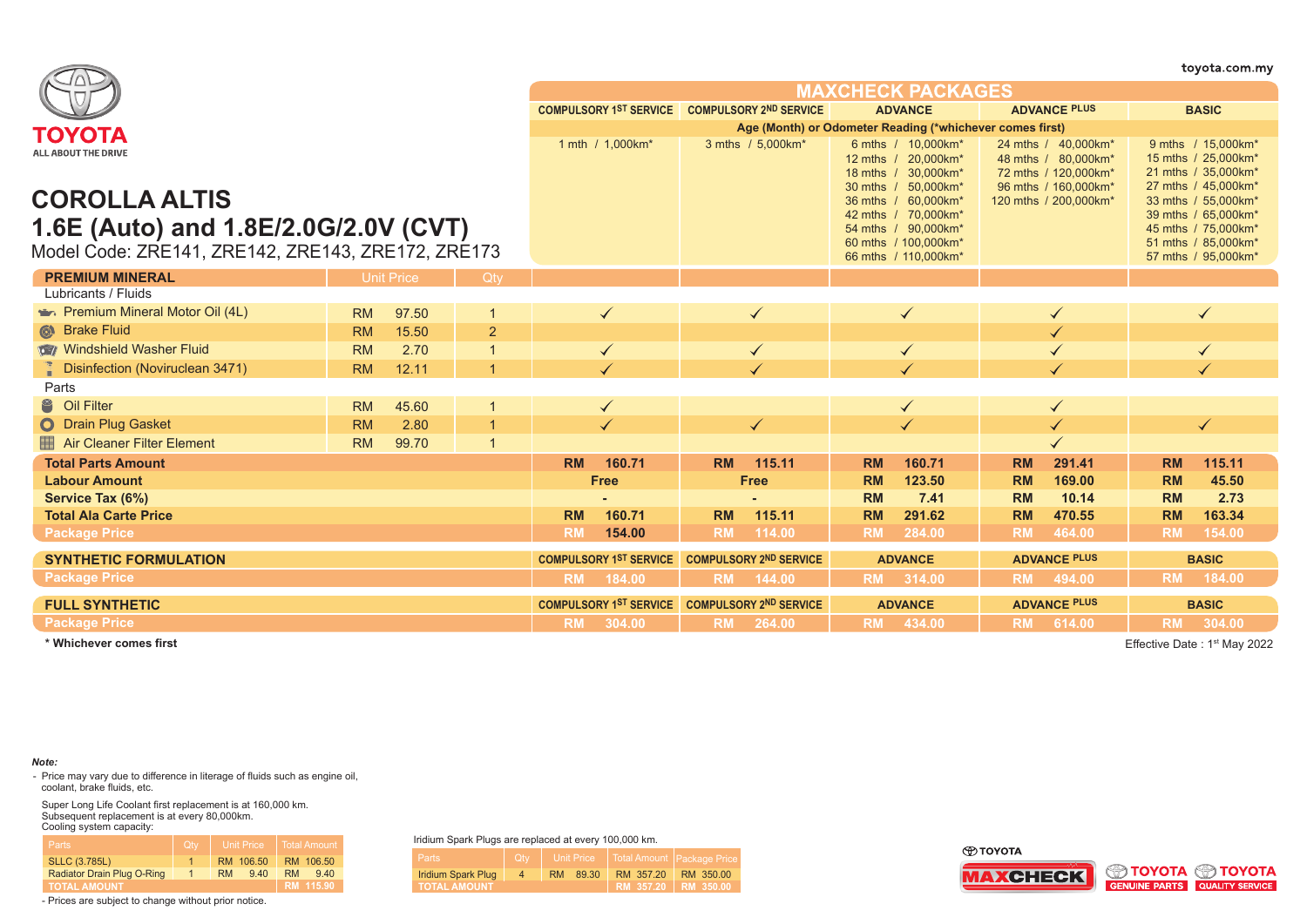|                                        |           |                   |                |           |                                                          |              |                                               |              |                                                                                         |           |                                                                                            |           | toyota.com.my                                                                           |
|----------------------------------------|-----------|-------------------|----------------|-----------|----------------------------------------------------------|--------------|-----------------------------------------------|--------------|-----------------------------------------------------------------------------------------|-----------|--------------------------------------------------------------------------------------------|-----------|-----------------------------------------------------------------------------------------|
|                                        |           |                   |                |           |                                                          |              |                                               |              | <b>MAXCHECK PACKAGES</b>                                                                |           |                                                                                            |           |                                                                                         |
|                                        |           |                   |                |           |                                                          |              | COMPULSORY 1ST SERVICE COMPULSORY 2ND SERVICE |              | <b>ADVANCE</b>                                                                          |           | <b>ADVANCE PLUS</b>                                                                        |           | <b>BASIC</b>                                                                            |
| ΤΟΥΟΤΑ                                 |           |                   |                |           | Age (Month) or Odometer Reading (*whichever comes first) |              |                                               |              |                                                                                         |           |                                                                                            |           |                                                                                         |
| ALL ABOUT THE DRIVE                    |           |                   |                |           | 1 mth / 1,000km*                                         |              | 3 mths / 5,000km*                             |              | 6 mths / 10,000km*<br>12 mths / 20.000km*<br>18 mths / 30.000km*<br>30 mths / 50,000km* |           | 24 mths / 40,000km*<br>48 mths / 80,000km*<br>72 mths / 120,000km*<br>96 mths / 160,000km* |           | 9 mths / 15,000km*<br>15 mths / 25,000km*<br>21 mths / 35,000km*<br>27 mths / 45,000km* |
| <b>COROLLA ALTIS</b>                   |           |                   |                |           |                                                          |              |                                               |              | 36 mths / 60,000km*                                                                     |           | 120 mths / 200,000km*                                                                      |           | 33 mths / 55,000km*                                                                     |
| 1.6E/1.8E/1.8G (Auto)                  |           |                   |                |           |                                                          |              |                                               |              | 42 mths / 70,000km*<br>54 mths / 90,000km*                                              |           |                                                                                            |           | 39 mths / 65,000km*<br>45 mths / 75,000km*                                              |
|                                        |           |                   |                |           |                                                          |              |                                               |              | 60 mths / 100,000km*                                                                    |           |                                                                                            |           | 51 mths / 85,000km*                                                                     |
| Model Code: ZZE141, ZZE142             |           |                   |                |           |                                                          |              |                                               |              | 66 mths / 110,000km*                                                                    |           |                                                                                            |           | 57 mths / 95,000km*                                                                     |
| <b>PREMIUM MINERAL</b>                 |           | <b>Unit Price</b> | Qtv            |           |                                                          |              |                                               |              |                                                                                         |           |                                                                                            |           |                                                                                         |
| Lubricants / Fluids                    |           |                   |                |           |                                                          |              |                                               |              |                                                                                         |           |                                                                                            |           |                                                                                         |
| Premium Mineral Motor Oil (4L)         | <b>RM</b> | 97.50             |                |           | $\checkmark$                                             | $\checkmark$ |                                               | $\checkmark$ |                                                                                         |           |                                                                                            |           | ✓                                                                                       |
| Strake Fluid                           | <b>RM</b> | 15.50             | $\overline{2}$ |           |                                                          |              |                                               |              |                                                                                         |           |                                                                                            |           |                                                                                         |
| Windshield Washer Fluid                | <b>RM</b> | 2.70              |                |           | $\blacktriangledown$                                     | $\checkmark$ |                                               | $\checkmark$ |                                                                                         |           |                                                                                            |           |                                                                                         |
| <b>Disinfection (Noviruclean 3471)</b> | <b>RM</b> | 12.11             |                |           |                                                          |              |                                               |              |                                                                                         |           |                                                                                            |           |                                                                                         |
| Parts                                  |           |                   |                |           |                                                          |              |                                               |              |                                                                                         |           |                                                                                            |           |                                                                                         |
| <sup>8</sup> Oil Filter                | <b>RM</b> | 38.60             |                |           | $\checkmark$                                             |              |                                               |              |                                                                                         |           |                                                                                            |           |                                                                                         |
| O Drain Plug Gasket                    | <b>RM</b> | 2.80              |                |           | $\checkmark$                                             |              | $\blacktriangledown$                          |              |                                                                                         |           | $\checkmark$                                                                               |           | $\checkmark$                                                                            |
| Air Cleaner Filter Element             | <b>RM</b> | 99.70             |                |           |                                                          |              |                                               |              |                                                                                         |           |                                                                                            |           |                                                                                         |
| Spark Plug                             | <b>RM</b> | 8.80              | $\overline{4}$ |           |                                                          |              |                                               |              |                                                                                         |           |                                                                                            |           |                                                                                         |
| <b>Total Parts Amount</b>              |           |                   |                | <b>RM</b> | 153.71                                                   | <b>RM</b>    | 115.11                                        | <b>RM</b>    | 153.71                                                                                  | <b>RM</b> | 319.61                                                                                     | <b>RM</b> | 115.11                                                                                  |
| <b>Labour Amount</b>                   |           |                   |                |           | <b>Free</b>                                              |              | <b>Free</b>                                   | <b>RM</b>    | 123.50                                                                                  | <b>RM</b> | 162.50                                                                                     | <b>RM</b> | 45.50                                                                                   |
| Service Tax (6%)                       |           |                   |                |           |                                                          |              |                                               | <b>RM</b>    | 7.41                                                                                    | <b>RM</b> | 9.75                                                                                       | <b>RM</b> | 2.73                                                                                    |
| <b>Total Ala Carte Price</b>           |           |                   |                | <b>RM</b> | 153.71                                                   | <b>RM</b>    | 115.11                                        | <b>RM</b>    | 284.62                                                                                  | <b>RM</b> | 491.86                                                                                     | <b>RM</b> | 163.34                                                                                  |
| <b>Package Price</b>                   |           |                   |                | <b>RM</b> | 144.00                                                   | <b>RM</b>    | 114.00                                        | <b>RM</b>    | 274.00                                                                                  | <b>RM</b> | 484.00                                                                                     | <b>RM</b> | 154.00                                                                                  |
| <b>SYNTHETIC FORMULATION</b>           |           |                   |                |           | <b>COMPULSORY 1ST SERVICE</b>                            |              | <b>COMPULSORY 2ND SERVICE</b>                 |              | <b>ADVANCE</b>                                                                          |           | <b>ADVANCE PLUS</b>                                                                        |           | <b>BASIC</b>                                                                            |
| <b>Package Price</b>                   |           |                   |                | <b>RM</b> | 174.00                                                   | <b>RM</b>    | 144.00                                        | <b>RM</b>    | 304.00                                                                                  | <b>RM</b> | 514.00                                                                                     | <b>RM</b> | 184.00                                                                                  |
| <b>FULL SYNTHETIC</b>                  |           |                   |                |           | <b>COMPULSORY 1ST SERVICE</b>                            |              | <b>COMPULSORY 2ND SERVICE</b>                 |              | <b>ADVANCE</b>                                                                          |           | <b>ADVANCE PLUS</b>                                                                        |           | <b>BASIC</b>                                                                            |
| <b>Package Price</b>                   |           |                   |                |           | RM 294.00                                                |              | RM 264.00                                     |              | RM 434.00                                                                               |           | RM 634.00                                                                                  |           | RM 304.00                                                                               |
|                                        |           |                   |                |           |                                                          |              |                                               |              |                                                                                         |           |                                                                                            |           |                                                                                         |

**\* Whichever comes first**

Effective Date: 1<sup>st</sup> May 2022

## *Note:*

- Price may vary due to difference in literage of fluids such as engine oil, coolant, brake fluids, etc.

Super Long Life Coolant first replacement is at 160,000 km. Subsequent replacement is at every 80,000km. Cooling system capacity:

| <b>Parts</b>               | Qtv | <b>Unit Price</b> | Total Amount     |
|----------------------------|-----|-------------------|------------------|
| <b>SLLC (3.785L)</b>       |     | RM 106.50         | RM 106.50        |
| Radiator Drain Plug O-Ring |     | 9.40<br><b>RM</b> | 940<br><b>RM</b> |
| <b>TOTAL AMOUNT</b>        |     |                   | RM 115.90        |

- Prices are subject to change without prior notice.